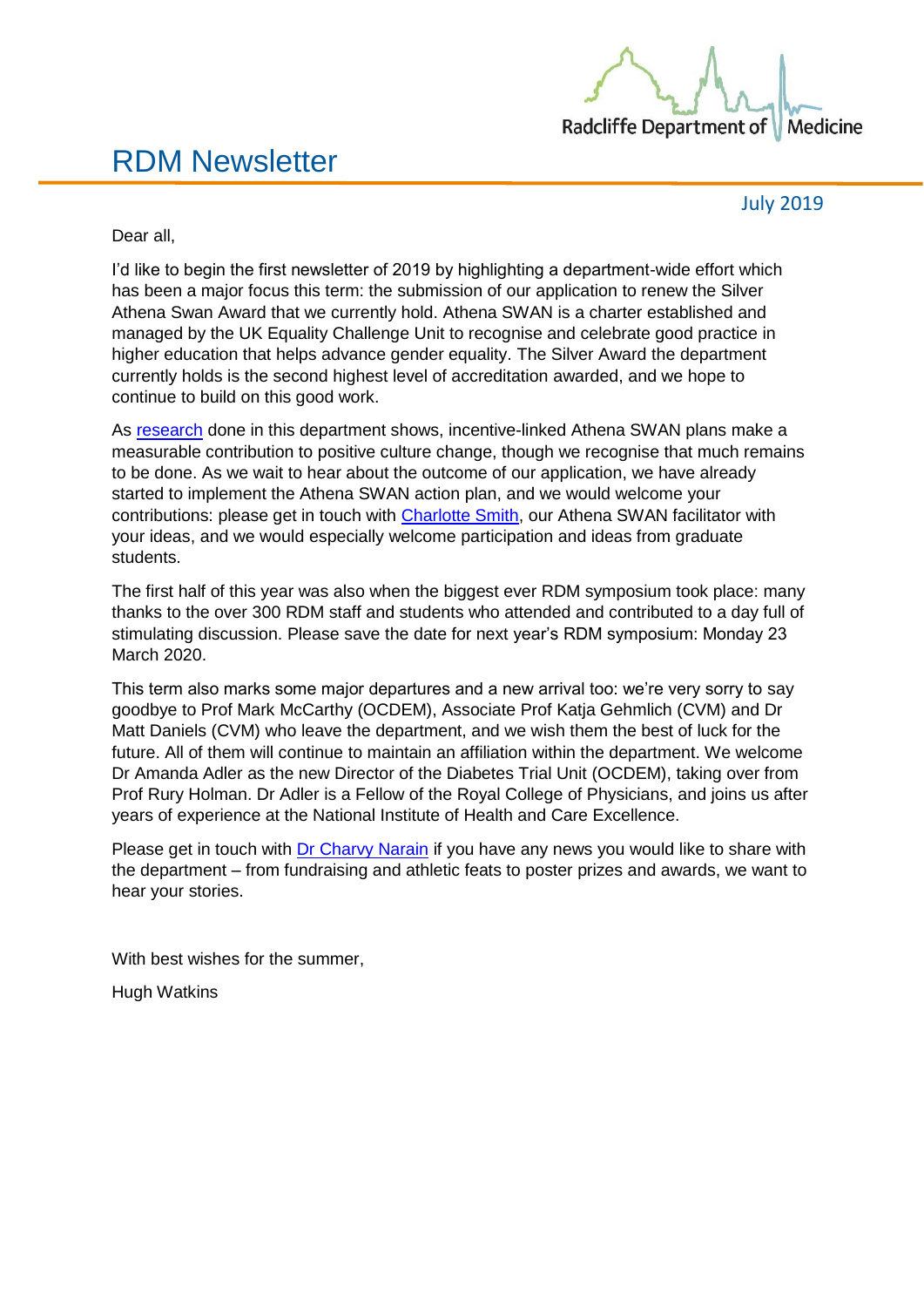# **Congratulations**

### **Prof Sten Eirik W. Jacobsen elected as EMBO member**

[Prof Jacobsen'](https://www.rdm.ox.ac.uk/people/sten-jacobsen)s (MRC MHU, MRC WIMM, NDCLS) election recognises his research unravelling the haematopoietic roadmap. This work has had a major impact on the understanding of normal and dysregulated stem cell biology and lineage specification, with a direct clinical impact on the management of blood disorders.

### **Incoming DTU Director Dr Amanda Adler receives 'Distinguished Contribution to NICE' award**

Dr Adler received the award from the National Institute of Health and Care Excellence (NICE) chair, Dr Davis Haslam, for her outstanding contribution to the organisation since it was established in 1999. Dr Adler has been a member of the NICE appraisal committee since 2006, and the committee Chair since 2009.

Dr Amanda Adler takes over from Prof Rury Holman as the Director of the Diabetes Trial Unit (DTU). Apart from being a committee chair at the NICE, Dr Adler is also a practising physician within diabetes and general medicine. Dr Adler has worked previously with Prof Holman in Oxford as the clinical epidemiologist for the United Kingdom Prospective Diabetes study, and has been involved in running a number of DTU trials.

Dr Adler is a Fellow of the Royal College of Physicians, and has helped the MHRA and EMA in issues related to the safety of drugs for diabetes. Our congratulations and a warm welcome to Dr Adler.

# **Associate Prof Tatjana Sauka-Spengler awarded Wellcome Trust Senior Research Fellowship**

The fellowship will continue the existing interest [Associate Prof Sauka-Spengler](https://www.rdm.ox.ac.uk/people/tatjan-sauka-spengler) (MRC WIMM, NDCLS) has in embryonic neural crest development, and the group now hope to explore in greater depth the principles by which changes in the transcriptional and epigenetic landscape control vertebrate development.

### **Prof Chris Newbold awarded 14th BioMalPar Lifetime Achievement award**

[Prof Chris Newbold](https://www.rdm.ox.ac.uk/people/christ-newbold) (MRC HIU, MRC WIMM, IMD) has won this year's 14th BioMalPar Lifetime Achievement award. Each year a malaria researcher is recognised by this honour, which includes a keynote lecture at the EMBL conference on the biology and pathology of the malaria parasite. Major achievements during Prof Newbold's prolific career include the identification of the *var* genes in *P.falciparum*, which code for a major surface antigen that undergoes antigenic variation and therefore facilitates chronic infection. Prof Newbold was also one of the originators and UK co-ordinator of the malaria genome project, and continues to be involved in its update and curation. He also helped establish the Wellcome unit in Kilifi, Kenya, now one of the major overseas Trust funded units.

### **Prof Rury Holman first recipient of the Robert Turner Award**

[Prof Holman](https://www.rdm.ox.ac.uk/people/rury-holman) (OCDEM) is the first recipient of the Robert Turner Award for Research Impact, awarded by Diabetes UK, which recognises his outstanding work on the UKPDS study. Prof Holman has also been named as an NIHR Emeritus Senior Investigator. NIHR Senior Investigators provide research leadership to the NIHR, promoting clinical and applied research in health and social care, and constitute a network of experts able to provide advice to the Department of Health and Social Care. It is a considerable achievement to attain Emeritus status, holders having succeeded twice in achieving Senior Investigator status in open competition and completed two terms as a Senior Investigator.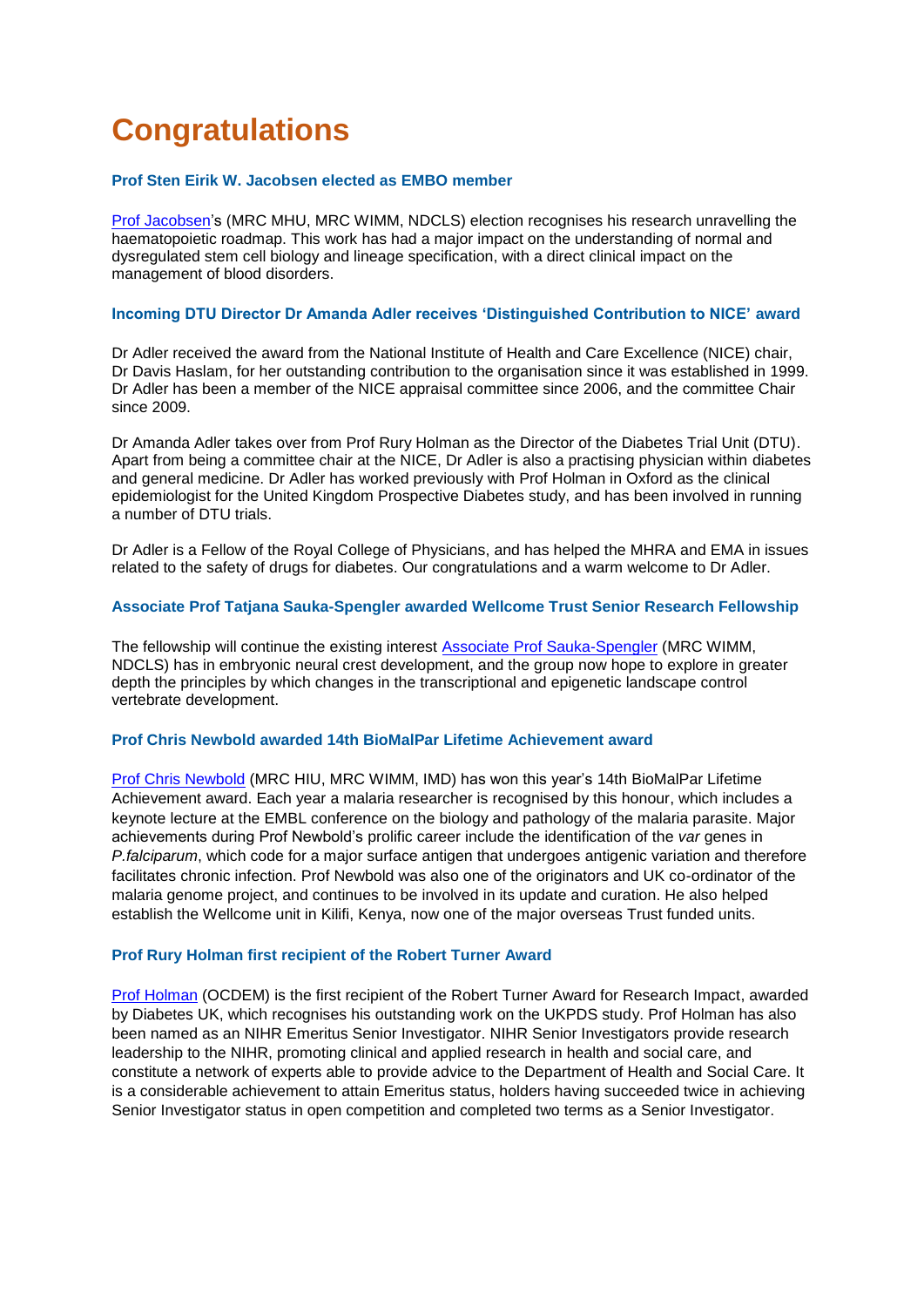

### **Prof Anna Gloyn gives Diabetes UK Dorothy Hodgkin lecture**

[Prof Anna Gloyn](https://www.rdm.ox.ac.uk/people/anna-gloyn) (OCDEM) is this year's Diabetes UK Dorothy Hodgkin lecture winner. Prof Gloyn (pictured) gave her lecture to a packed audience at the Diabetes UK Professional Conference on Thursday 7 March 2019. Her lecture, entitled '*Type 2 Diabetes GWAS: from bench to bedside*' began with a

tribute to Dorothy Hodgkin,



and then explored the genetic architecture of Type 2 Diabetes – including how insights from this basic lab-based research could be used to improve and personalise clinical treatments for patients. She illustrated her talk with pictures of scientists drawn by primary school children (see right) at the Headington Prep school that she has engaged with her team's work, and discussed her team's interest in how specific genes affect the function of beta cells in the pancreas, such as how they produce, store and release insulin.

# **Prof Patrik Rorsman awarded Nordic Medical Prize**

Congratulations to **Prof Patrik Rorsman** (OCDEM) who has been awarded the Nordic Medical Prize. This Swedish prize is awarded by the SalusAnsvar/Ulf Nilsonnes Foundation for Medical Research in cooperation with the insurance company Folksam. It is the second largest medical award in the Nordic countries, after the Nobel Prize in Medicine, and has been awarded since 1998.

# **In the News**

# **NIHR incentive-linked Athena SWAN action plans contribute to positive culture change**

A study led by [Dr Pavel Ovseiko](https://www.rdm.ox.ac.uk/people/pavel-ovseiko) and [Prof Alastair Buchan](https://www.rdm.ox.ac.uk/people/alastair-buchan-1) (both IMD) demonstrates that widespread implementation of NIHR funding-linked Athena SWAN action plans has contributed to positive culture change in medical sciences. Read the study published in *[Interdisciplinary Science Reviews](https://www.tandfonline.com/doi/full/10.1080/03080188.2019.1603880)*, and a news item on the [RDM website.](https://www.rdm.ox.ac.uk/news/new-study-finds-that-incentive-linked-athena-swan-action-plans-contributing-to-positive-culture-change)

# **Spotting heart muscle disarray in hypertrophic cardiomyopathy**



Hypertrophic cardiomyopathy (HCM) is the leading cause of sudden cardiac death in young people, and now a team of researchers led by Profs [Hugh Watkins](https://www.rdm.ox.ac.uk/people/hugh-watkins-1) (CVM) and Stefan [Neubauer](https://www.rdm.ox.ac.uk/people/stefan-neubauer) (OCMR, CVM) have become the first to spot signs of HCM muscle disarray in living patients. The technique could potentially allow early intervention to reduce the risk of sudden cardiac arrest. The study's first author, [Dr Rina Ariga](https://www.rdm.ox.ac.uk/people/rina-ariga) (OCMR, CVM) was interviewed on BBC Oxford radio prime-time news, and

the study was extensively covered by the press, including by the [BBC](https://www.bbc.co.uk/news/health-48338479) and the *[Daily Mail](https://www.dailymail.co.uk/health/article-7049309/Breakthrough-scientists-spot-leading-cause-cardiac-arrest-young-people.html)*.

# **New approach to tackle Ebola and other deadly infections**

[Prof Alain Townsend](https://www.rdm.ox.ac.uk/people/alain-townsend) (MRC HIU, MRC WIMM, IMD) and his group have isolated therapeutic antibodies from healthy volunteers exposed to the Ebola vaccine but not Ebola virus itself, suggesting that protective therapies could be developed from people who are disease-free. Read about the study in *[The Conversation](https://theconversation.com/guinea-pigs-cured-of-ebola-with-antibodies-raising-hopes-for-treatment-in-humans-113151)*, in an article co-written by first author [Dr Pramila Rijal](https://www.rdm.ox.ac.uk/people/pramila-rijal) (MRC HIU, MRC WIMM, IMD) and Prof Townsend.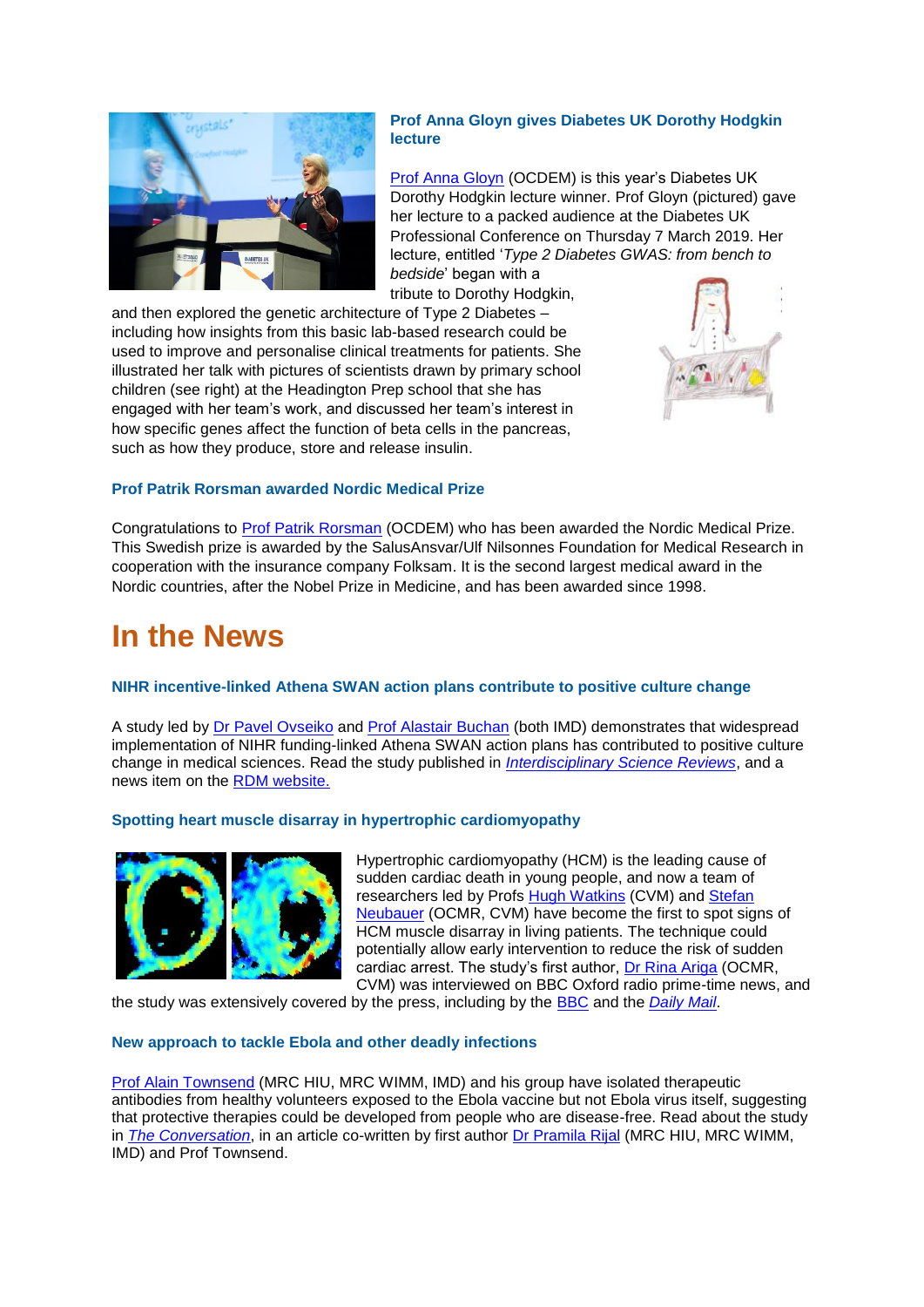### **Greater exposure to bright sunlight correlates with lower diabetes and heart disease risk indicators**

A study led by [Dr Costas Christodoulides](https://www.rdm.ox.ac.uk/people/constantinos-christodoulides) and [Prof Fredrik Karpe](https://www.rdm.ox.ac.uk/people/fredrik-karpe) (both OCDEM) used data from local weather stations, Oxford Biobank and the Netherlands Epidemiology of Obesity studies to find an intriguing correlation between increased exposure to bright sunlight and lower levels of insulin and triglycerides. Read the coverage of the study in *The [Times](https://www.thetimes.co.uk/article/sunlight-may-cut-risk-of-diabetes-8w7n02w25)* and on the [RDM website.](https://www.rdm.ox.ac.uk/news/greater-exposure-to-bright-sunlight-correlates-with-lower-diabetes-and-heart-disease-risk-indicators)

### **Hypertrophic cardiomyopathy scar progression linked with heart failure and arrhythmia risk**

An OCMR study conducted by [Dr Betty Raman](https://www.rdm.ox.ac.uk/people/betty-raman) under the supervision of Prof [Stefan Neubauer](https://www.rdm.ox.ac.uk/people/stefan-neubauer) and [Dr Masliza Mahmod](https://www.rdm.ox.ac.uk/people/masliza-mahmod) (all OCMR, CVM) has used advanced MRI methods to find hypertrophic cardiomyopathy patients who are most at risk of heart failure and sudden cardiac death. The study, published in the *[European Heart Journal –](https://academic.oup.com/ehjcimaging/advance-article/doi/10.1093/ehjci/jey135/5144422) Cardiovascular Imaging*, tracked patients for six years to find the tell-tale signs of scar progression which make the heart weak and prone to electrical disturbances. Read the full story on the [RDM website.](http://bit.ly/neubauer_mahmod)

# **Congratulations to following DPhil students on passing their vivas**

**Dr Rina Ariga** worked on the 'Assessment of Myocardial Fibre Structure in Hypertrophic Cardiomyopathy with Magnetic Resonance Diffusion Tensor Imaging**',** and was supervised by Profs Stefan Neubauer (OCMR, CVM) and Hugh Watkins (CVM), and Associate Prof Matthew Robson (OCMR, CVM).

**Agata Antepowicz** worked on the 'Development of lung and muscle factories to deliver therapeutic monoclonal antibodies', and was supervised by Profs Stephen Hyde and Deborah Gill (both NDCLS).

**Martin Larke** worked on 'The role of enhancers in regulating the transcription cycle', and was supervised by Associate Prof Jim Hughes and Prof Douglas Higgs (both MRC MHU, MRC WIMM, NDCLS).

**Cristina De Genua** worked on 'The molecular and cellular basis for oncogene collaboration in acute myeloid leukaemia' and was supervised by Profs Claus Nerlov and Adam Mead (both MRC MHU, MRC WIMM, NDLCS).

**Henry Laurenson-Schafer** worked on 'The Impact of Genetic Variation on IFITM3 Related Influenza Virus' and was supervised by Prof Tao Dong and Associate Prof Jan Rehwinkel (both MRC HIU, MRC WIMM, IMD).

**Ioannis Spiliotis** worked on 'Investigating the effect of low-dose sulfonylureas on glucagon secretion in diabetes mellitus' and was supervised by Profs Patrik Rorsman and Fredrik Karpe, and Dr Stephen Charles (all OCDEM).

**Alexander Thomas** worked on 'How does leukaemia disrupt haematopoiesis?' and was supervised by Profs Claus Nerlov and Associate Prof Tom Milne (both MRC MHU, MRC WIMM, NDCLS).

**Zahra Aboukhalil** worked on 'Characterising early human lympho-myeloid haematopoietic progenitors and their relationship with acute myeloid leukaemia stem cells' and was supervised by Profs Paresh Vyas and Adam Mead (both MRC MHU, MRC WIMM, NDLCS).

**Pak Leng Cheong** worked on the 'Acquired Alpha Thalassaemia in Myelodysplastic Syndrome' and was supervised by Profs Richard Gibbons and Douglas Higgs (both MRC MHU, MRC WIMM, NDCLS).

**Mike Barnkob** worked on 'Role of Neuropilin-1 in regulating CD8+ T cells' and was supervised by Prof Vincenzo Cerundolo (MRC HIU, MRC WIMM, IMD) and Associate Prof Tudor Fulga (MRC WIMM, NDCLS).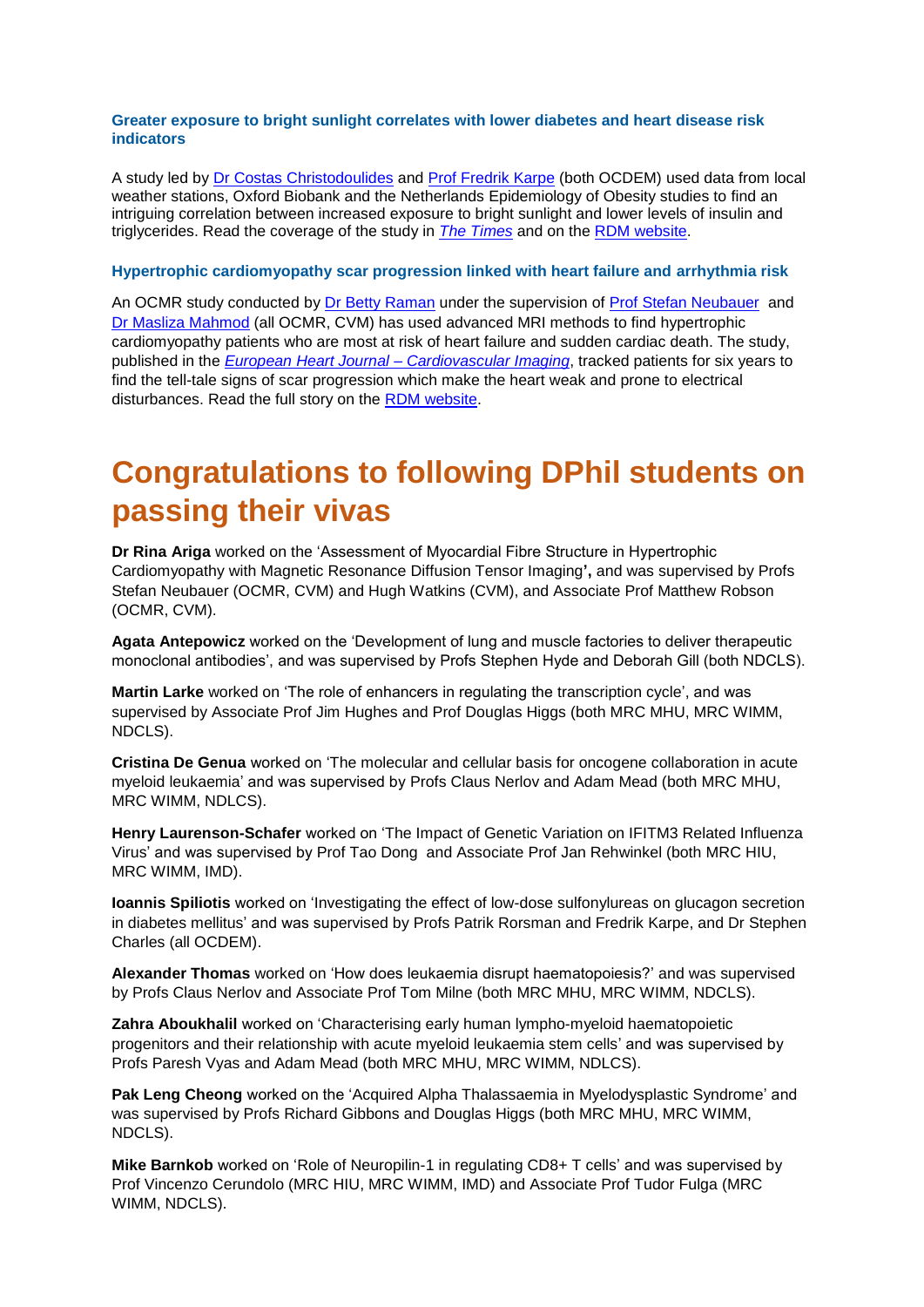**Jennifer Chambers** worked on 'Cancer cell killing using engineered intracellular antibody fragments' and was supervised by Prof Terry Rabbits (MRC MHU, MRC WIMM, NDCLS).

**Yale Michaels** worked on 'Fine tuning gene expression levels in mammalian cells with engineered microRNA target sites' and was supervised by Associate Profs Tudor Fulga (MRC WIMM, NDLCS) and Tom Milne (MRC MHU, MRC WIMM, NDCLS).

**Alexandra Mighiu** worked on 'Modulation of atrial fibrillation susceptibility by gp91 phox-containing NADPH oxidase' and was supervised by Drs Jillian Simon and Svetlana Reilly, and Prof Barbara Casadei (all CVM).

**Wee Suan Low** worked on 'The effect of composition of dietary sugars on hepatic fatty acid synthesis and partitioning and insulin secretion and sensitivity' and was supervised by Profs Leanne Hodson and Jeremy Tomlinson (both OCDEM).

**Odaro Huckstep** worked on 'Molecular and Physiological Consequences of Prematurity and Blood Pressure Elevation on the Young Adult Left Ventricular Stress Response' and was supervised by Prof Paul Leeson and Dr Adam Lewandowski (both CCRF, CVM).

**Eleni Louka** worked on 'Phenotypic and genotypic characterisation of juvenile myelomonocytic leukaemia' and was supervised by Profs Irene Roberts (MRC MHU, MRC WIMM, Paediatrics) and Adam Mead (MRC MHU, MRC WIMM, NDCLS).

**Ozlem Taylor** worked on 'CHD7 in CHARGE: the implications of neural crest specific regulation of chromatin remodeller CHD7 in CHARGE syndrome' and was supervised by Associate Prof Tatjana Sauka-Spengler (MRC WIMM, NDCLS).

**Francesco Reina** worked on 'Applications of Interferometric Scattering (iSCAT) Microscopy to Single Particle Tracking in model and cell membranes' and was supervised by Profs Philipp Kukura (Chemistry) and Christian Eggeling (MRC HIU, MRC WIMM, IMD).

**Julia Truch** worked on the 'Role of the chromatin remodeler ATRX in the regulation of gene expression' and was supervised by Profs Philipp Kukura (Chemistry) and Christian Eggeling (MRC HIU, MRC WIMM, IMD).

**Pippa Gunn** worked on 'The dynamics of hepatic lipid metabolism in humans: understanding their role in fatty liver disease' and was supervised by Profs Fredrik Karpe and Leanne Hodson (both OCDEM) and Dr Charlotte Green (formerly at OCDEM).

**Jonathan Hazlehurst** worked on the 'Linking glucocorticoid action and hypoxia: A novel' and was supervised by Profs Leanne Hodson and Jeremy Tomlinson (both OCDEM).

**Ferenc Mozes** worked on the 'Magnetic resonance imaging of the liver. T1 dynamics: confounders and modelling' and was supervised by Associate Prof Matthew Robson and Dr Liz Tunnicliffe (both OCMR, CVM).

**Marzia Rigolli** worked on the 'Novel assessment of cardiorespiratory interactions in aortic stenosis' and was supervised by Associate Prof Saul Myerson (OCMR, CVM) and Prof Mona Bafadhel (NDM).

**Alia Komsamy** worked on the 'Discovery of Molecular Signatures Underlying Angiogenic Versus Non Angiogenic Tumours' and was supervised by Profs Francesco Pezzella (NDCLS) and Benedikt Kessler (NDM).

**Yara Alenazi** worked on the 'Targeting the Chemokine Signalling Pathway Using Tick Saliva Peptides' and was supervised by Prof Shoumo Bhattacharya (CVM) and Dr Akane Kawamura (Chemistry).

**Iva Trenevska** worked on the 'Developing anti-p53/HLA-A\*0201 T-cell receptor mimic antibodies for cancer immunotherapy' and was supervised by Dr Demin Li and Prof Alison Banham (both NDCLS).

**Wilby Williamson** worked on the 'Heart-Brain Axis and Cardiovascular Risk Factors in Young Adults' and was supervised by Prof Paul Leeson (CCRF, CVM) and Dr Charles MacDonald Foster (Primary Care Health Sciences).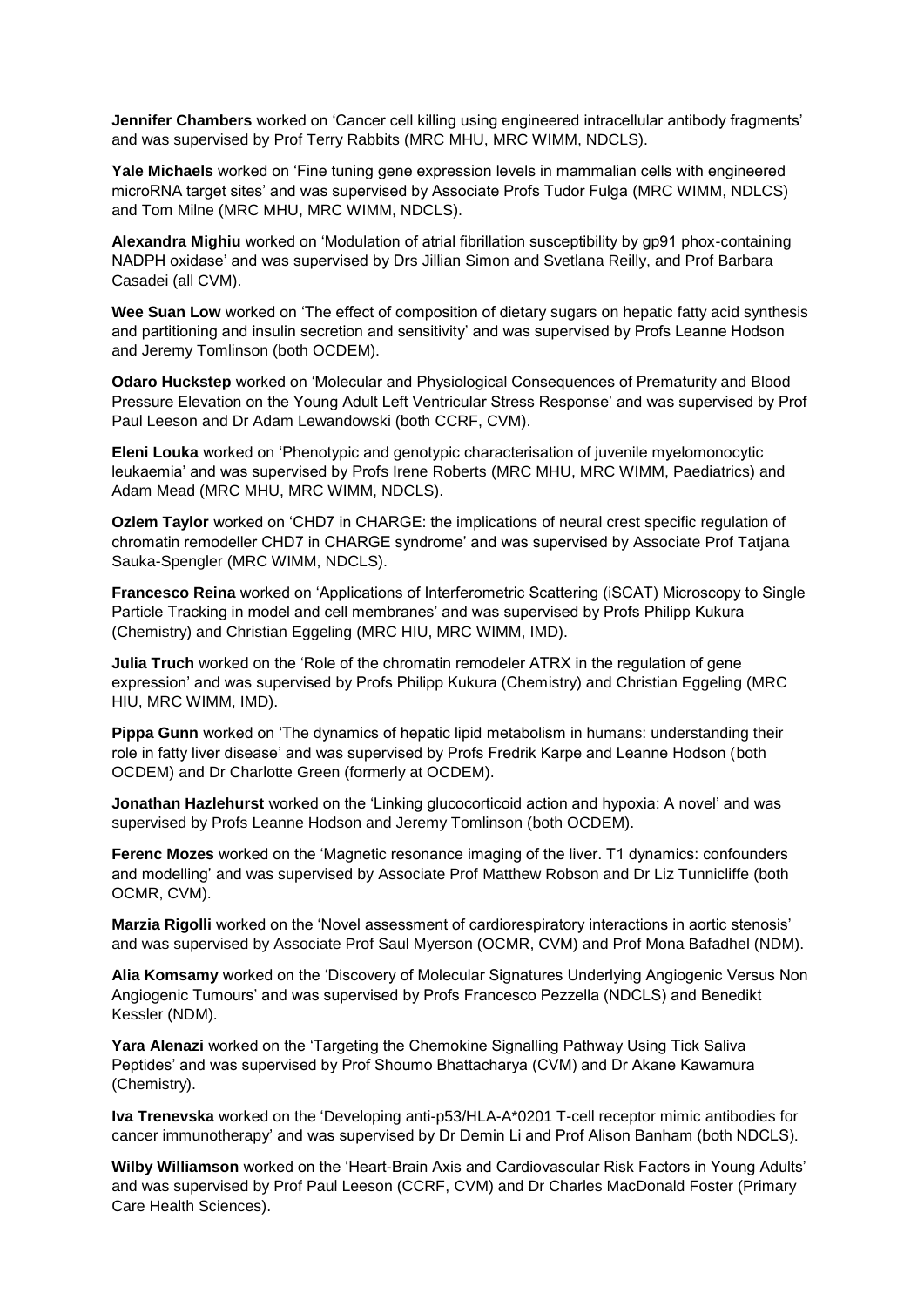**Dr Betty Raman** worked on the 'Insights into mechanisms and clinical implications of myocardial fibrosis and its progression in hypertrophic cardiomyopathy' and was supervised by Prof Stefan Neubauer and Dr Masliza Mahmod (both OCMR, CVM) and Prof Hugh Watkins (CVM).

**Dr Mahesh Umapathysivam** worked on the 'Physiological investigation of causal genetic variants in metabolic disease' and was supervised by Profs Mark McCarthy and Anna Gloyn (both OCDEM).

# **Prizes and awards**

We're always keen to hear about your prize wins: please email [communications@rdm.ox.ac.uk](mailto:communications@rdm.ox.ac.uk) to let us know.

# **Dr Danuta Jeziorska named rising star in biobusiness**

[Dr Jeziorska](https://www.rdm.ox.ac.uk/people/danuta-jeziorska) (MRC MHU, MRC WIMM, NDCLS), a postdoctoral researcher with Prof Douglas Higgs, was named one of the Rising Stars in BioBeat's '50 Movers and Shakers in BioBusiness 2018' report, for supporting innovation from concept to market. In 2015, Dr Jeziorska co-founded the Oxford branch of Innovation Forum, a global non-profit organisation with a mission to accelerate innovative technology by connecting academics, industry, healthcare and policy makers.

### **Dr Betty Raman wins Young Investigator Award**

[Dr Betty Raman](https://www.rdm.ox.ac.uk/people/betty-raman) (OCMR, CVM) was awarded the first prize at this British Society of Cardiovascular Magnetic Resonance Imaging meeting in May this year. Dr Raman, who recently completed her DPhil with [Dr Masliza Mahmod,](https://www.rdm.ox.ac.uk/people/masliza-mahmod) [Prof Stefan Neubauer](https://www.rdm.ox.ac.uk/people/stefan-neubauer) (both OCMR, CVM) and [Prof Hugh Watkins](https://www.rdm.ox.ac.uk/people/hugh-watkins-1) (CVM), is studying hypertrophic cardiomyopathy (HCM). Many congratulations to Dr Raman!

### **2019 RDM Symposium awards**

The annual RDM symposium on Thursday 14 March brought together more than 300 staff and students, over 50 posters and stands. The audience enjoyed the in-depth talk from our keynote speaker, Prof Chas Bountra, as well as the three excellent talks from our 2018 graduate prize [winners:](https://www.rdm.ox.ac.uk/news/2018-rdm-graduate-prize-winners) Christopher Booth, Evangelos Oikonomou and Marieke Oudelaar. Our poster judges had a tough job too, but after much discussion, the poster prizes went to:



In the Student category, Martyna Lukosevicuite (MRC MHU, MRC WIMM, NDCLS; pictured left) from the Sauka-Spengler lab for her poster on '*The Two-Faced foxd3 and its Roles in Neural Crest Chromatin Remodelling*'.

The runner up was [Maryam Alsharqi](https://www.rdm.ox.ac.uk/people/maryam-alsharqi) (CCRF, CVM);

pictured right) from the Leeson lab (for her work entitled '*Predicting Adverse Responses to Physical Activity in Young Adults with Suboptimal Blood Pressure'*.





In the Non-student category, [Dr Louise](https://www.rdm.ox.ac.uk/people/louise-johnson) Johnson (MRC HIU, MRC WIMM, IMD: pictured left) from the Jackson lab for her poster entitled '*Regulation of dendritic cell trafficking in lymphatics by hyaluronan and its receptors LYVE-1 and CD44'*.

The runner up in this category was Dr [Angela Lee](https://www.rdm.ox.ac.uk/people/angela-lee) (CVM) from the Bhattacharya lab for her poster entitled *'A novel disulfide-bonded scaffold that directs the CXC-chemokine binding specificity of tick salivary evasins'.*

[Prof Leanne Hodson](https://www.rdm.ox.ac.uk/people/leanne-hodson) (OCDEM) and [Associate Prof Jim Hughes](https://www.rdm.ox.ac.uk/people/jim-hughes) (MRC MHU, MRC WIMM, NDCLS) were both joint winners of the RDM Excellent Supervision Award.

Many congratulations to all award winners!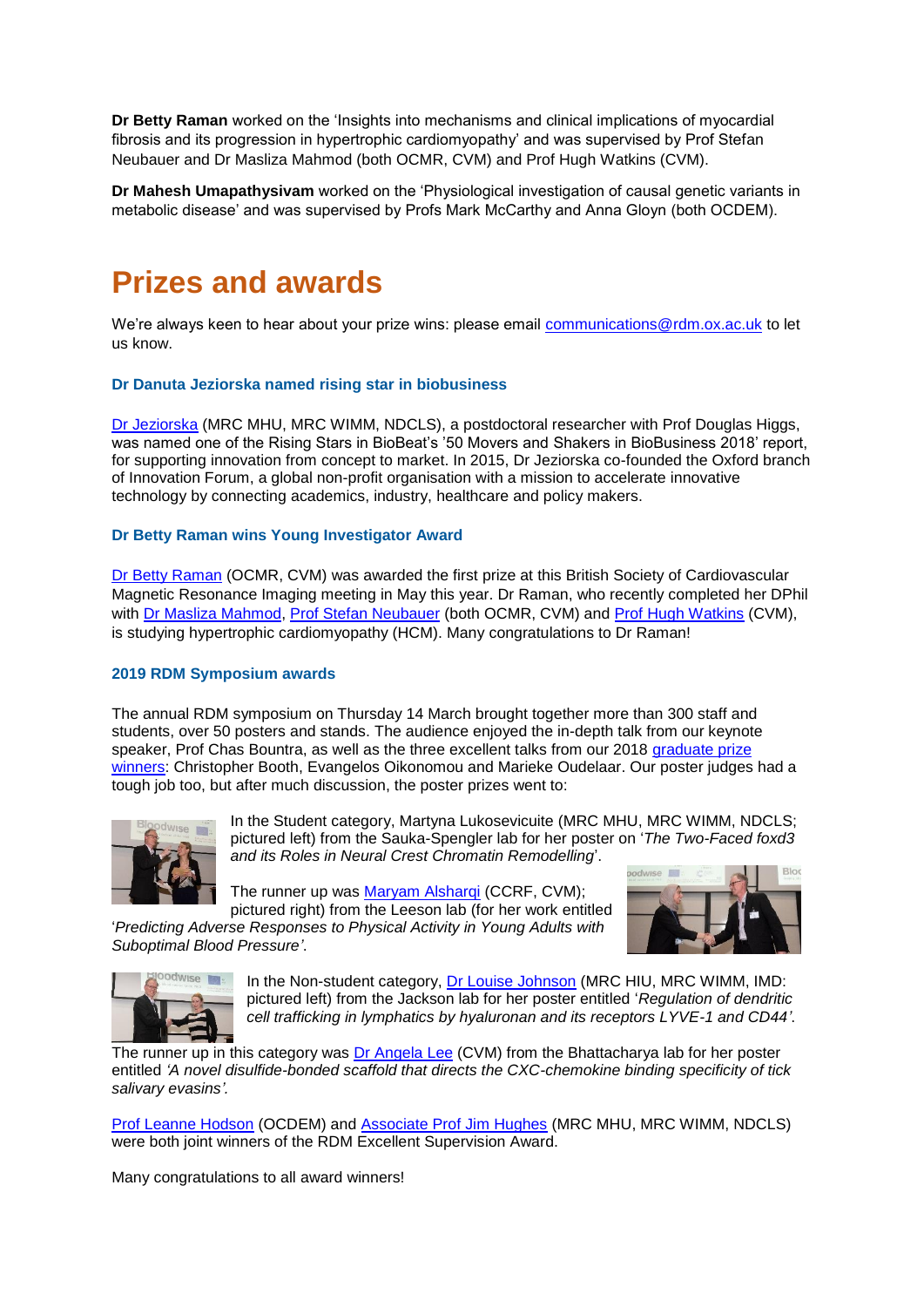# **Research funding**

Don't forget to visit the ['Find Funding'](https://www.rdm.ox.ac.uk/intranet/finance-grants-and-funding/find-funding) section of the website to learn about the support that we can provide with your grant applications. Details of all RDM internal deadlines can also be found there. For any funding related queries, please contact the [RDM Strategy and Funding team](mailto:funding@rdm.ox.ac.uk) (D[r Ruth](mailto:ruth.mccaffrey@rdm.ox.ac.uk)  [McCaffrey,](mailto:ruth.mccaffrey@rdm.ox.ac.uk) Dr [Serena Briant](mailto:serena.briant@rdm.ox.ac.uk) and Dr [Kathleen Dolan\)](mailto:kathleen.dolan@rdm.ox.ac.uk).

# External funds

**Prof [Adam Mead](https://www.rdm.ox.ac.uk/people/adam-mead)** (MRC MHU, MRC WIMM, NDCLS) has been awarded an Early Detection project grant by Cancer Research UK for a project entitled *'Early detection of platelet biased HSCs in myelofibrosis and clonal haematopoiesis'.*

**Prof [Hugh Watkins](https://www.rdm.ox.ac.uk/people/hugh-watkins-1)** (CVM) has been awarded a four year Special Project grant *entitled 'Genetic discovery-based targeting of the vascular interface in atherosclerosis'*. This is jointly funded between the BHF and DZHK (German Centre for Cardiovascular Research).

**Dr Onima Chowdhury**, in collaboration with Prof Adam Mead (both MRC MHU, MRC WIMM, NDCLS), has been awarded a Clinical Academic Research Partnerships grant from the MRC for a project entitled *'Application of single cell genomics for precision medicine in myelodysplastic syndromes'*.

**[Dr Nikolaos Nikolaou](https://www.rdm.ox.ac.uk/people/nikolaos-nikolaou)**, from the Tomlinson and Hodson labs (all OCDEM), has been awarded a Society for Endocrinology Early Career grant with a project entitled *'AKR1D1 Activity as a regulator of adipose tissue biology function'*. He has also received funding for an 8 week summer studentship for an enthusiastic undergraduate.

**[Prof Shoumo Bhattacharya](https://www.rdm.ox.ac.uk/people/shoumo-bhattacharya)** (CVM) has been awarded a 5 year programme grant from the BHF for work entitled *'Precision therapeutics for cardiovascular inflammation'*.

**Dr Marco Fritzsche** (MRC HIU, MRC WIMM, IMD) has been awarded a three year EPSRC New Investigator Award entitled *'Extend super-resolution three-dimensional mechanical probing in living cells'*.

**[Dr Benoit Hastoy](https://www.rdm.ox.ac.uk/people/benoit-hastoy)**, from the Gloyn and Rorsman labs (all OCDEM), has been awarded an RD Lawrence Fellowship from Diabetes UK with a project entitled *'Insulin vesicle dynamics in Type 2 Diabetes'.*

**[Associate Prof Ellie Tzima](https://www.rdm.ox.ac.uk/people/ellie-tzima)** (CVM) has been awarded a 3 year project grant from the BHF for work entitled *'PECAM as a novel regulator of cardiac functions'*.

**[Dr Lynn Quek](https://www.rdm.ox.ac.uk/people/lynn-quek)** (MRC MHU, MRC WIMM, NDCLS) has won funding from Agios Pharmaceuticals. She has also been awarded a Development Fund Project grant from the CRUK Oxford Centre entitled *'Single cell transcriptomic and proteomic analysis of granulocyte-monocyte and erythroid differentiation in normal haematopoietic progenitors and in Acute Myeloid Leukaemia'*.

**[Associate Prof Charles Redwood](https://www.rdm.ox.ac.uk/people/charles-redwood)** (CVM) has been awarded a 2 year project grant from the BHF entitled *'Design and evaluation of novel compounds that reverse the increase in myofilament calcium affinity in hypertrophic cardiomyopathy'*.

**Dr Elena Gangitano** (OCDEM) has been awarded a short term fellowship from the European Society of Endocrinology to join the Tomlinson lab.

**[Associate Prof Catherine Porcher](https://www.rdm.ox.ac.uk/people/catherine-porcher)** (MRC MHU, MRC WIMM, NDCLS) has been awarded a research grant from the BBSRC with a project entitled *'In vivo characterisation of the lateral plate mesoderm giving rise to the haematopoietic stem cell lineage at a single cell resolution'*.

**[Associate Prof Craig Lygate](https://www.rdm.ox.ac.uk/people/craig-lygate)** (CVM) has been awarded a 4 year programme grant from the BHF for work entitled *'Impact of Creatine / Homoarginine Metabolism in Health and Disease'*.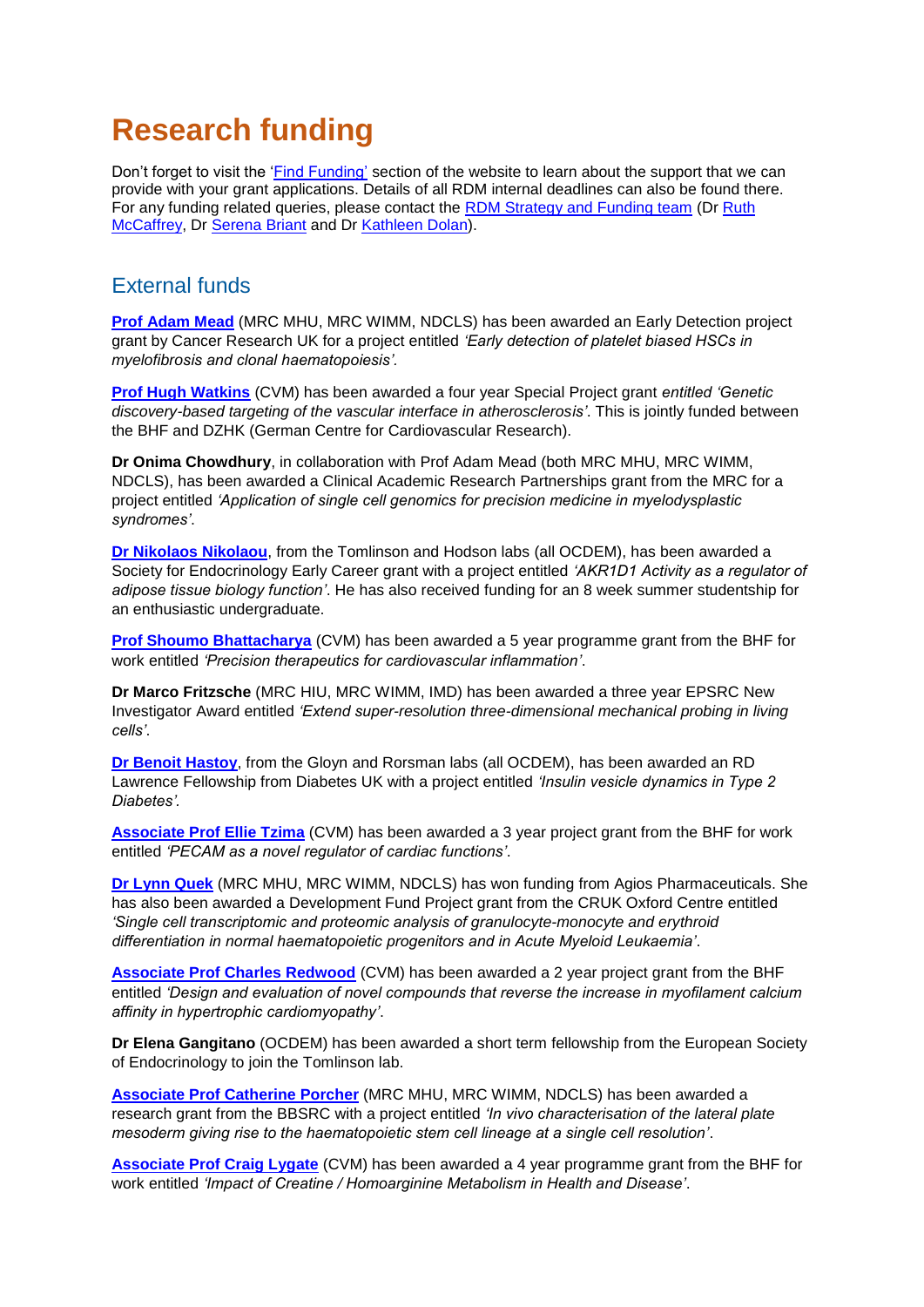**[Prof Marella De Bruijn](https://www.rdm.ox.ac.uk/people/marella-debruijn)** (MRC MHU, MRC WIMM, NDCLS) has been awarded a project grant from the University of New South Wales.

**[Prof Graham Ogg](https://www.rdm.ox.ac.uk/people/graham-ogg)** (MRC HIU, MRC WIMM, IMD) has been awarded an MRC Antibody Discovery Award entitled *'Targeting of CD1a for treatment of inflammatory skin disease'*.

**[Associate Prof Katja Gehmlich](https://www.rdm.ox.ac.uk/people/katja-gehmlich)** (formerly CVM) has been awarded a 3 year BHF project grant for work entitled *'The role of ALPK3 in autosomal dominant hypertrophic cardiomyopathy'*.

**[Dr Kate Lines](https://www.rdm.ox.ac.uk/people/kate-lines)**, from the Thakker lab (OCDEM), has been awarded a UKINETS/NET Patient Foundation grant from the UK and Ireland Neuroendocrine Tumour Society for work entitled *'Evaluation of a somatostatin-JQ1 conjugates for the treatment of pancreatic neuroendocrine tumours'*.

**[Alba Rodriguez-Meira,](https://www.rdm.ox.ac.uk/people/alba-rodriguezmeira)** DPhil student in the Mead lab (MRC MHU, MRC WIMM, NDCLS), has won funding from Mission Bio.

**[Prof Barbara Casadei](https://www.rdm.ox.ac.uk/people/barbara-casadei)** (CVM) has been awarded a programme grant from the BHF entitled '*Impact of subclinical atrial fibrillation (SCA) on cerebrovascular disease and cognitive decline in the UK Biobank cohort'*.

**[Prof Deborah Gill](https://www.rdm.ox.ac.uk/people/deborah-gil)** (NDCLS) has been awarded a project grant for one year from the Children's Liver Disease Foundation entitled '*In vivo liver genome editing for the treatment of alpha-1 antitrypsin deficiency'*.

**[Prof Charis Antoniades](https://www.rdm.ox.ac.uk/people/charalambos-antoniades)** (CVM) has received Biomedical Catalyst funding from Innovate UK for work entitled *'A new technology to transform cardiac risk management by imaging coronary artery inflammation'*.

**[Dr Bethan Psaila](https://www.rdm.ox.ac.uk/people/bethan-psaila)**, from the Mead lab (MRC MHU, MRC WIMM, NDCLS), has been awarded an Advanced Clinician Scientist Fellowship from Cancer Research UK for work entitled *'Novel approaches to targeting pathogenic megakaryocytes and reducing fibrosis in myelofibrosis, a severe bone marrow malignancy'*.

**[Associate Prof Jan Rehwinkel](https://www.rdm.ox.ac.uk/people/jan-rehwinkel)** (MRC HIU, MRC WIMM, IMD) has won grant funding from Janssen Pharmaceutica NV for work entitled '*Generation of research tools for the antiviral sensor MDA5'*.

**[Dr Ricardo Carnicer](https://www.rdm.ox.ac.uk/people/rcardo-carnicer)** (CVM) got a 2 year extension to his BHF Intermediate Basic Science Research Fellowship to continue his work on '*Translating BH4 cardioprotective effects into type 2 diabetes'*.

**[Dr Jakob Knudsen](https://www.rdm.ox.ac.uk/people/jakob-knudsen)** (formerly OCDEM) from the Rorsman lab received an Excellence Emerging Investigator Grant within Endocrinology and Metabolism from the Novo Nordisk Foundation. The grant will support him in his new role as Assistant Professor at the Department of Biology at the University of Copenhagen.

# Internal funds

**[Dr Bethan Psaila](https://www.rdm.ox.ac.uk/people/bethan-psaila)** in collaboration with **[Prof Adam Mead](https://www.rdm.ox.ac.uk/people/adam-mead)** (both MRC MHU, MRC WIMM, NDCLS) has been awarded funding from [Lab 282](https://www.lab282.org/applications/applying-to-lab282/) for a project entitled *'Targeting Megakaryocyte-induced fibrosis in myelofibrosis, a severe bone marrow disorder'*.

**[Prof David Ray](https://www.rdm.ox.ac.uk/people/david-ray)** (OCDEM) has received funding from the Oxford NIHR Biomedical Research Centre Chronic Disease Cluster for '*Sleep Improvement for Metabolic Health – Feasibility Trial'*.

### **Funding from the Oxford Hospitals Charity has been awarded to:**

- **[Associate Prof Saul Myerson](https://www.rdm.ox.ac.uk/people/saul-myerson)** (CVM) for a pilot study entitled *'Assessment of flow patterns, diastolic function and effect of iron status in Fontan patients'*.
- **[Associate Prof Vanessa Ferreira](https://www.rdm.ox.ac.uk/people/vanessa-ferreira)** (CVM) for a project entitled *'Validation of Novel Diagnostic Tools Characterising the Coronary Microcirculation in Aortic Stenosis based on Cardiac Magnetic Resonance Stress/Rest T1-mapping and Invasive Coronary Physiology'*.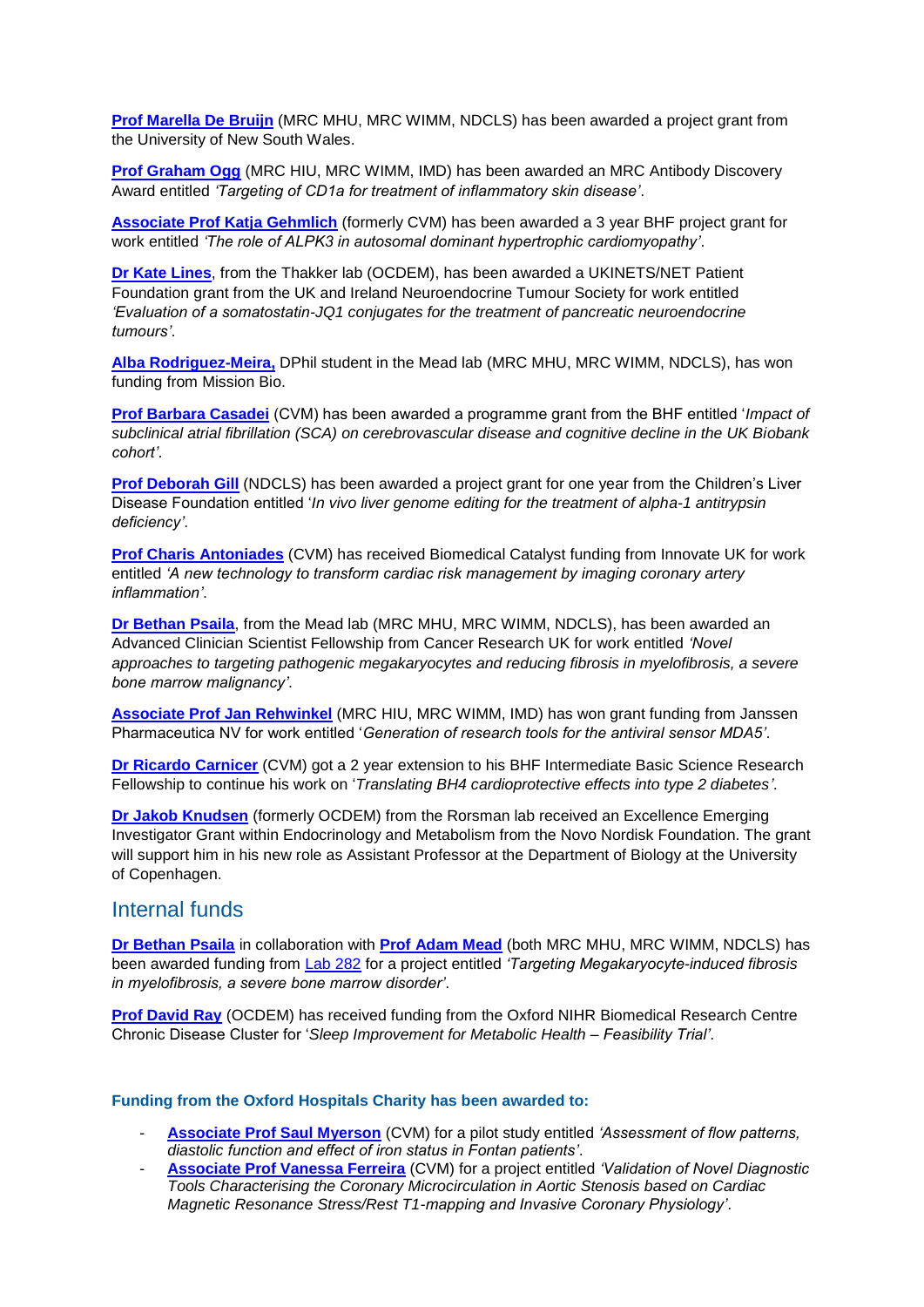- **[Prof Charis Antoniades](https://www.rdm.ox.ac.uk/people/charalambos-antoniades)** (CVM) for work entitled *'Collection of 10 year outcome data of the Oxford Heart Vessels and Fat (ox-HVF) cohort'*.

### **Medical Sciences Internal Fund [\(MSIF\)](https://www.medsci.ox.ac.uk/research/internal/funding-directory/medical-science-internal-fund/medical-science-internal-fund-pump-priming) pump priming awards were made to:**

- **[Dr Erdinc Sezgin](https://www.rdm.ox.ac.uk/people/erdinc-sezgin)** from the Eggeling lab (MRC HIU, MRC WIMM, IMD), for a project entitled *'Role of plasma membrane lipids in Niemann-Pick disease Type C'*.
- **[Dr Christian Babbs](https://www.rdm.ox.ac.uk/people/christian-babbs)** from the Buckle lab (MRC MHU, MRC WIMM, NDCLS), for a project entitled '*Identifying Novel Causes of Anaemia'.*
- **[Dr Marieke Oudelaar](https://www.rdm.ox.ac.uk/people/oudelaar)** from the Higgs and Hughes labs (both MRC MHU, MRC WIMM, NDCLS), for a project entitled *'Investigation of the role of non-coding mutations in blood cancer development by integrating whole-genome sequencing and functional genomic approaches'.*

# **John Fell Fund [\(JFF\)](https://www.medsci.ox.ac.uk/research/internal/funding-directory/john-fell-fund) awards were made to:**

- **[Prof Christian Eggeling](https://www.rdm.ox.ac.uk/people/christian-eggeling)** (MRC HIU, MRC WIMM, IMD) for the expansion of the Wolfson Imaging Centre capacity and capabilities by addition of a confocal microscope with Airyscan detector.
- **Dr Marco Fritzsche** (MRC HIU, MRC WIMM, IMD) for a project entitled *'Development of biophotonic cytotoxicity platform for high-throughput screening of cytolytic killing'*.

This year, funding from the [Returning Carers'](https://www.medsci.ox.ac.uk/research/internal/funding-directory/returning-carers-fund) Fund has been awarded to **[Dr Rina Ariga](https://www.rdm.ox.ac.uk/people/rina-ariga)** (OCMR, CVM) in the Neubauer and Watkins labs.

# **Grant Writing Workshop**

On 28 June, RDM held its 5th annual Grant Writing Workshop, run by Dr Peter Dukes from the MRC. Once again, it was an excellent day where attendees were given an insight into how to write a good grant application and how peer review works. The success of this workshop is clear: we have had a total of 85 attendees from the first four workshops; of these 45 have applied for funding and 35 (18 F; 17 M) have successfully obtained it, giving a phenomenal success rate of 78%. Many have secured funding from the myriad of internal funding schemes within the University, but a significant number have obtained funding from external sources, including 9 individuals (5 F; 4 M) who have secured Fellowships.

# **RDM Equality and Diversity news**

# **RDM Athena SWAN Application**

In April 2019, we submitted an application to renew our current Silver Athena SWAN award. Based on information gathered across the department, the RDM Athena SWAN Self-Assessment Team (SAT) wrote the 122 page application and submitted it to the accreditation body, the Equality Challenge Unit (ECU). The ECU typically receive 100+ submissions per round, and each application is reviewed by a panel of assessors who examine four or five applications. The results are usually released in September / October and the current overall success rate for a Silver award is 44%. The application process relies heavily on the input from people in all RDM divisions, especially those who contribute to the working groups and reply to surveys, so THANK YOU to everyone who worked on the application, answered any RDM surveys and / or contributed to any of RDM working groups. Over the next four years, the RDM working groups and SAT will be working on the Athena SWAN Action Plan, which formed a substantial section of the recent application. We will be sending out regular updates via the Bulletin, website and other communication channels. If you would like to find out more about Athena SWAN, the RDM Self-Assessment Team, or any of the working groups, please contact [Charlotte Smith.](mailto:charlotte.smith@rdm.ox.ac.uk.)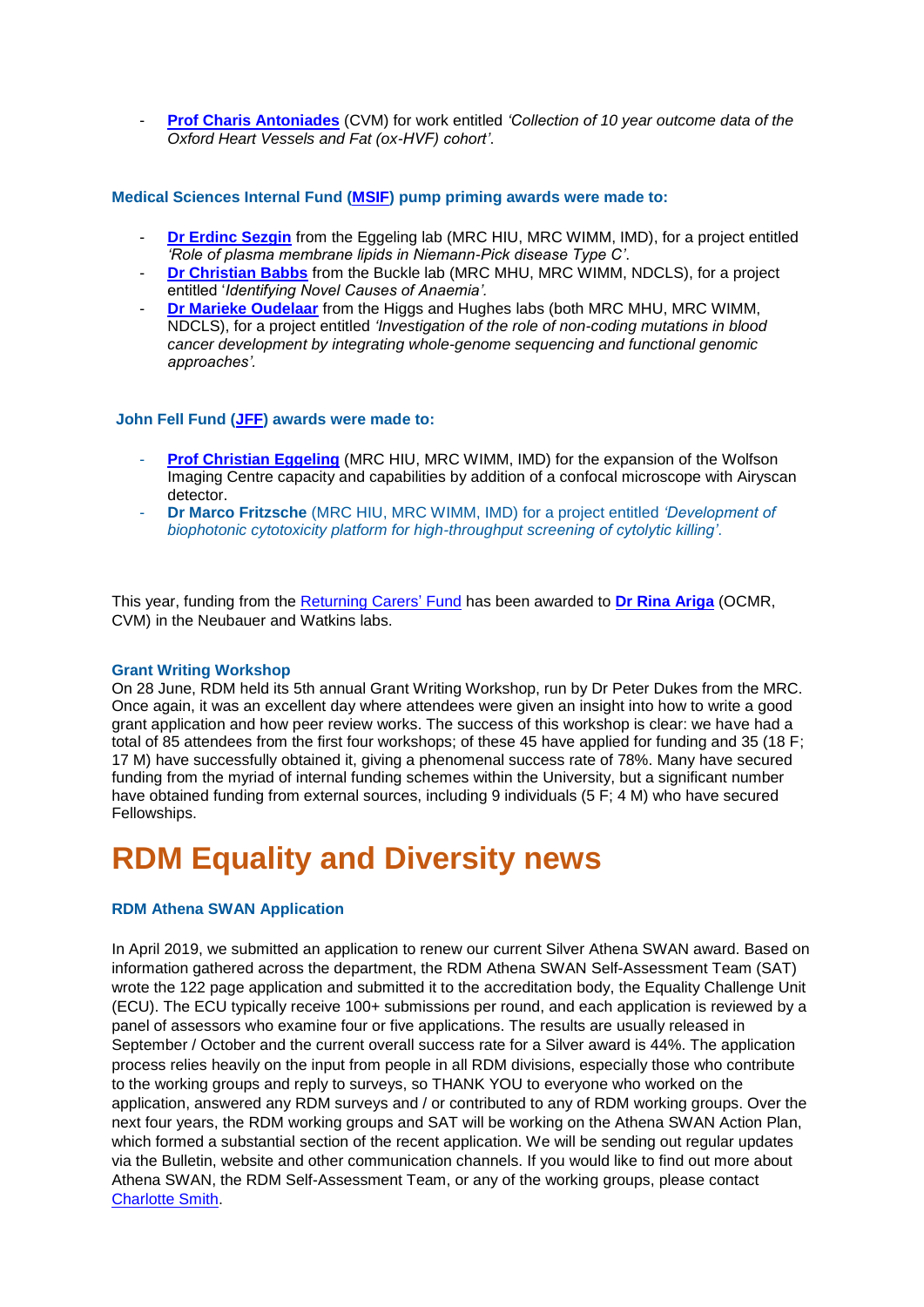#### **2019 International Women's Day**

March 8 every year is International Women's Day (IWD), and this year we worked with our colleagues in the Nuffield Department of Clinical Neurosciences (NDCN) to put on a panel discussion which featured RDM and NDCN women researchers at different stages of their career, and highlighted the career support available at the University. RDM Head of Department, Prof Hugh Watkins, chaired the panel and introduced talks from the Head of NDCN, Prof Irene Tracey; BHF Senior Fellow & Professor of Metabolic Physiology, Prof Leanne Hodson (OCDEM); Clinical Research Fellow and DPhil student, Dr Shveta Monga (OCMR, CVM); and Assistant Registrar in the Medical Sciences Division, Gillian Morris. After networking over refreshments, NDCN's Dr Stacie Allen introduced Dr Clara Barker from the Department of Materials, and the afternoon ended with a screening of [Dr](https://youtu.be/cReiIVsgNGs)  [Barker's TedX](https://youtu.be/cReiIVsgNGs) talk and an engaging Q&A with her. The event was held in the WIMM and it was a good afternoon with over 60 attendees from across RDM and NDCN. We would love to hear your ideas for future IWD events: please contact [Charlotte Smith](mailto:charlotte.smith@rdm.ox.ac.uk.) or [Dr Charvy Narain.](mailto:charvy.narain@rdm.ox.ac.uk)

### **Anti-Bullying and Harassment**

Between 2015 and 2018, we asked all existing members of RDM to undertake anti-bullying and harassment training (new staff should all be undertaking training as part of their probation). We have also run additional courses in Bystander awareness and promoted our extensive Harassment Advisor network. In the staff survey summary which we distributed last year, the percentage of those who have felt bullied / harassed has not changed over the last two years, so we are working with colleagues across RDM, MSD and the University on additional approaches to combat bullying and harassing behaviours, on developing reporting tools, on advertising the presence of harassment advisors and in production of a dignity at work policy (to be released later in 2019). See the RDM [website](https://www.rdm.ox.ac.uk/intranet/personnel/anti-harassment-and-bullying-web-page) for more information.

### **RDM Rainbow Lanyards**

Oxford University's rainbow lanyards have been a great success, and this term, we created and distributed our own departmental rainbow lanyards, based on our 2018 survey results that suggested a need for fostering a departmental identity. The departmental rainbow lanyards were extremely popular at the RDM symposium. We have more: ask your local administrator for one, or contact [Charlotte Smith.](mailto:charlotte.smith@rdm.ox.ac.uk.)

# **Staff news**

### **Staffing updates**

**[Prof Mark McCarthy,](https://www.rdm.ox.ac.uk/people/mark-mccarthy) Robert Turner Professor of Diabetic Medicine at Oxford, has moved to a** position within the biotechnology company Genentech. He is now a Visiting Professor in RDM.

**Associate Prof [Katja Gehmlich](https://www.rdm.ox.ac.uk/people/katja-gehmlich)**, formerly a BHF Intermediate Basic Science Research Fellow and PI within CVM, is now a senior lecturer at the University of Birmingham.

**[Dr Matt Daniels](https://www.rdm.ox.ac.uk/people/matthew-daniels)**, also formerly a PI within CVM, is now a Clinical Senior Lecturer within the Division of Cardiovascular Sciences at the University of Manchester.

**Dr Amanda Adler** is the incoming Diabetes Trial Unit (DTU) Director, taking over from Prof Rury Holman.

**[Prof Gerton Lunter](https://www.imm.ox.ac.uk/about/news/lunter-group-joins-the-mrc-wimm)** and his research group are now part of the MRC WIMM centre for Computational Biology.

**[Jill Walker](https://www.rdm.ox.ac.uk/people/jill-walker)** has taken over from Dr Bob Mahoney as the Graduate Studies Manager for RDM. A warm welcome to Jill.